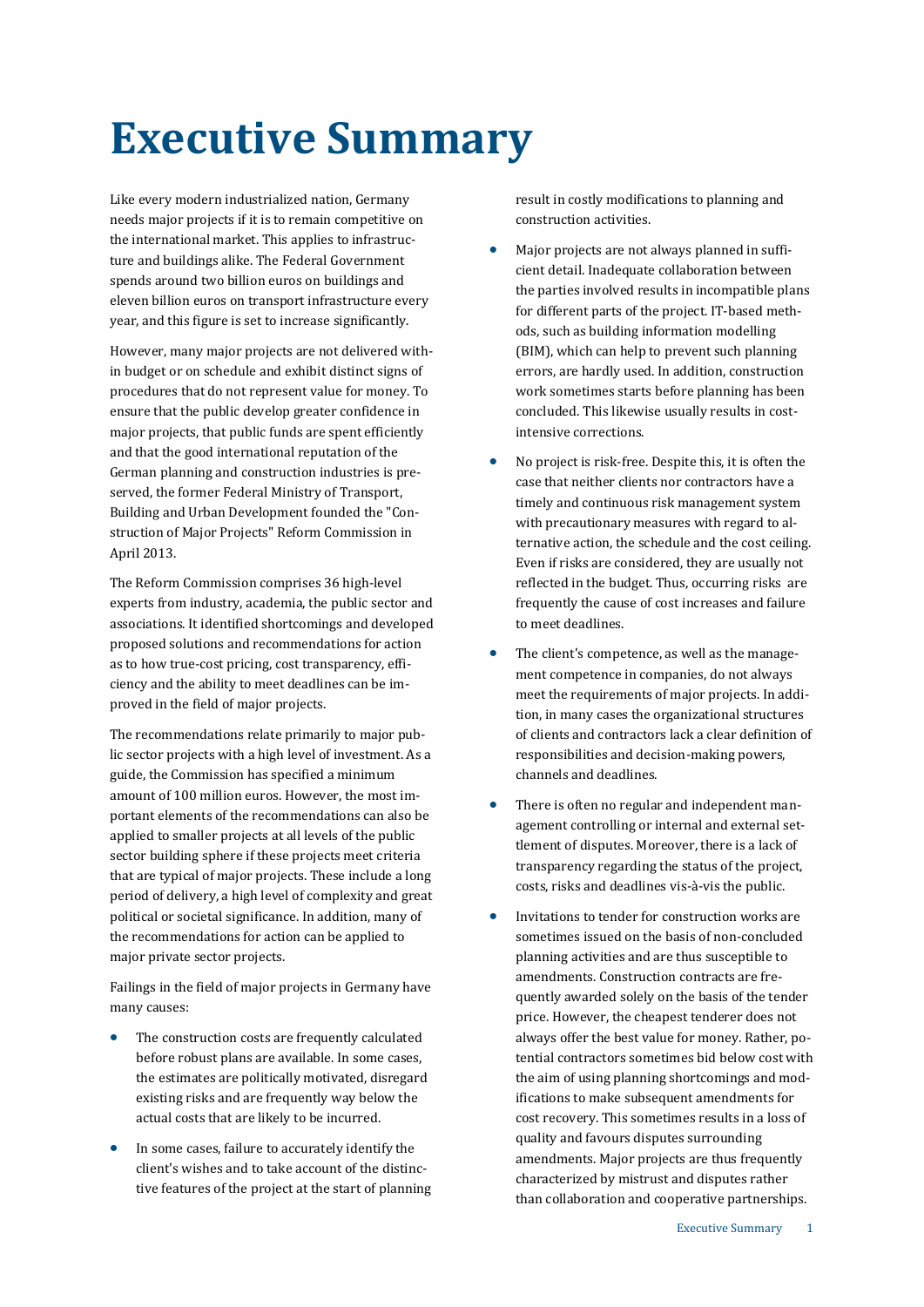The Reform Commission is calling on all stakeholders to implement a fundamental culture change in the planning and delivery of large projects. In particular, this involves complying with the following ten recommendations:

## 1. Cooperative planning in a team

Before the start of planning, the client should get together with the user to accurately analyze the need for the project and identify the project requirements in detail. This requires project-specific expertise to be involved. No funds should be provided from the budget unless there is an independent review of the identification of needs.

To prepare the plans, the client should appoint an interdisciplinary planning team at an early stage. This team should regularly exchange information on the status of planning plus costs, risks and scheduling, as well as continuously coordinating all planning elements. It may be appropriate to involve the building companies in the planning process on a case-by-case basis.

Once planning has been completed, modifications should not be approved and made transparent until there has been a thorough assessment of their impact on costs, risks and deadlines.

### 2. First plan, then build

The client should not commence construction until a consolidated document has been prepared containing the detailed design of the entire project and detailed information on costs, risks and the schedule. Construction on the basis of partial building permits should not commence unless they involve fully separable component projects or fully separable trades.

### 3. Risk management and capturing risks in the budget

The identification, analysis and assessment of risks and the development of appropriate countermeasures should be made mandatory and should be a prerequisite for the provision of funds.

Risk management should be based on ISO 31000 and DIN EN 31010. It should start in the analysis of requirements, continue throughout the project and be monitored and documented. The client should determine at the start of the project the methods to be used to capture and quantify the risks, including the use of digital methods (building information modelling). All project partners (planning, construction and project management) should be timely involved in the process of risk management in order to ensure that opportunities and risks are identified in due time and countermeasures are timely implemented.

Risks that have been plausibly described and assessed by experts with regard to the probability of their occurrence and level of costs in the event of an incident should be taken into account in the budget. It should be compulsory to name them when applying for funds from the public budget. For a better assessment of risks, risks that have occurred in ongoing projects should be captured and made available in databases.

### 4. Contract to be awarded to the tenderer who represents best value for money, not to the cheapest

The client should invite tenders for construction works not exclusively on the basis of the price, but should also include qualitative assessment criteria. Qualitative criteria include not only the planning and technical value or operating and consequential costs, but also the quality of answers to questions regarding the execution of work and risk management.

### 5. Cooperative project partnership

At the start of a project, all parties involved should commit at executive level to project management based on partnership (e.g. project charter). A culture of cooperation should prevail in which all contracting parties consider themselves to be equal partners and are provided with the same information.

To provide strong incentive mechanisms for effective cooperative partnership, there should be legal rules explicitly governing the permissibility of bonus/malus arrangements and the use of target price systems.

### 6. Out-of-court settlement of disputes

The client of a major project should enshrine an internal and an external conflict resolution mechanism in the contracts with the parties involved in the project. To this end, the public sector should remove legal obstacles to the conduct of external dispute settlement procedures and provide rules of procedure for mediation and adjudication from which public sector clients can select the appropriate instruments in any given case.

### 7. Mandatory value for money assessment

Within the scope of the appropriate value for money assessment to be conducted in accordance with Section 7 of the Federal Budget Code, the client should by default carefully examine various business models. This should be a prerequisite for the provision of funds from the budget. The decision regarding the